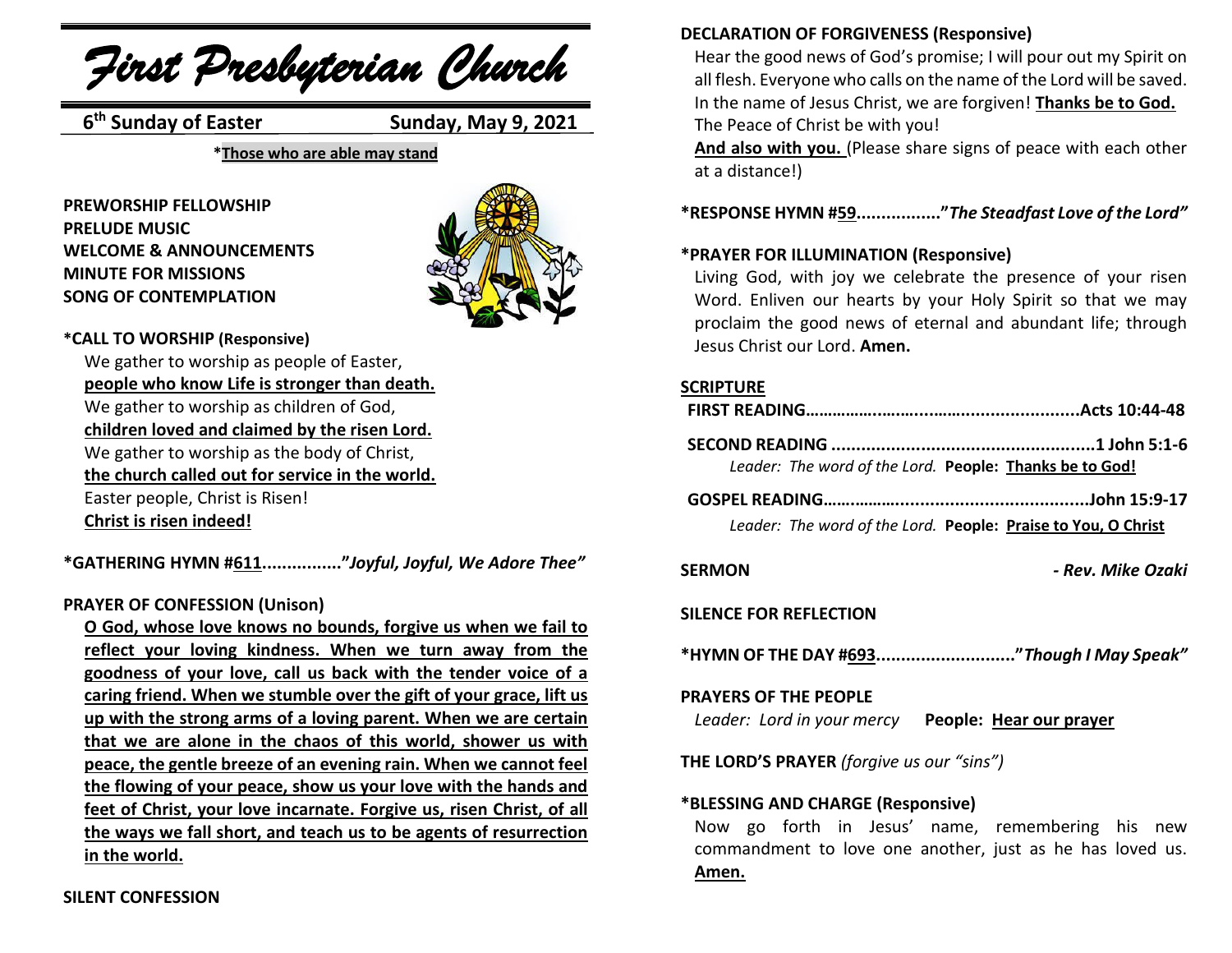**\*CLOSING HYMN #475..............***"Come, Thou Fount of Every Blessing"*

# **\*DISMISSAL (Responsive)**

Go in peace to love and serve the Lord. **Thanks be to God. Amen.**

# **\*POSTLUDE**



Volunteers are still needed to help deliver Home Delivered Meals.

Our week is May 24 – 28.

The sign-up sheet is on the table next to the church office. Please take a moment and see when you'd be able to help out and get signed up to help!

 $\mathcal{L} = \{ \mathcal{L} = \{ \mathcal{L} \} \cup \{ \mathcal{L} \} \cup \{ \mathcal{L} \} \cup \{ \mathcal{L} \} \cup \{ \mathcal{L} \} \cup \{ \mathcal{L} \} \cup \{ \mathcal{L} \} \cup \{ \mathcal{L} \} \cup \{ \mathcal{L} \} \cup \{ \mathcal{L} \} \cup \{ \mathcal{L} \} \cup \{ \mathcal{L} \} \cup \{ \mathcal{L} \} \cup \{ \mathcal{L} \} \cup \{ \mathcal{L} \} \cup \{ \mathcal{L} \} \cup \{ \mathcal{L} \} \cup$ 

**\_\_\_\_\_\_\_\_\_\_\_\_\_\_\_\_\_\_\_\_\_\_\_\_\_\_\_\_\_\_\_\_\_\_\_\_\_\_\_\_\_\_**

# *Please continue to be in prayer for:*

Doris Davis Bladen Melsa, Jeri's grandson Wally Hoselton Brett Schultz Brent Blake and the Blake families JoAnn Westburg

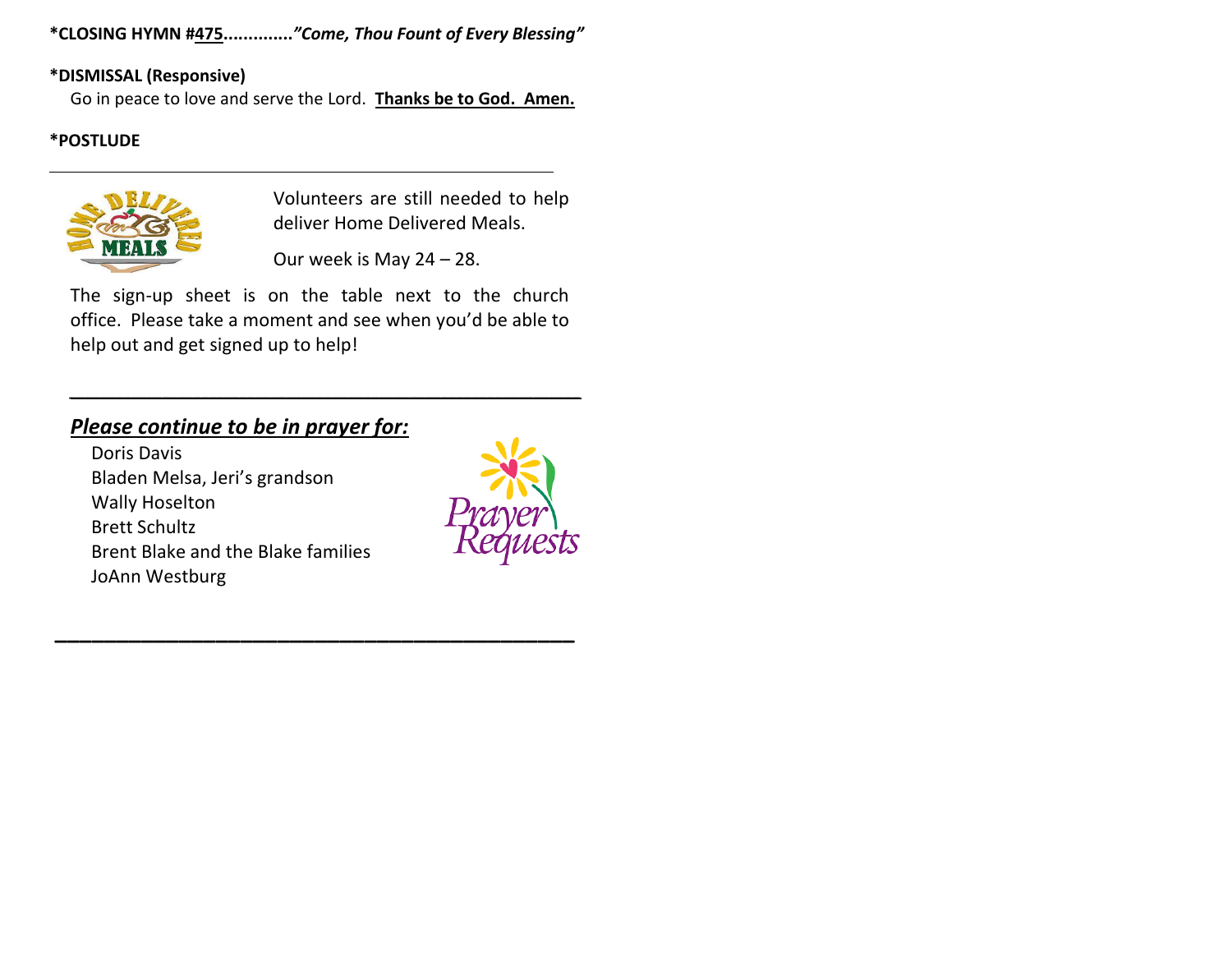# *A Warm Welcome to our Guests and Visitors!*

*Our church has a wonderful array of ministries that seek to spread the gospel into the world. If you are interested in finding out more about the church community or are interested in becoming a member, please contact us at:*

*Interim Pastor - Corey Lange* 

**Cell: 763.516.5327** *pastorcoreylange@gmail.com*

**Office: 218-281-4853 e-mail: crxpres@midconetwork.com Check out our Website: crookstonfirstpres.org**

# **Calendar for this week:**

**Sunday, May 9** *Happy Mother's Day* **10:30 am Worship**



| Ushers & Greeters Gary & Lori Hoerner |                |
|---------------------------------------|----------------|
|                                       |                |
|                                       |                |
|                                       | Mary Pulkrabek |

#### **Wednesday, May 12**

6 pm Bell Rehearsal

#### **Thursday, May 13**

1 pm Book Study 'Love Is The Way – Holding on to Hope in Troubling Times' Fireside Room

#### **Next Sunday, May 16**

**10:30 am Worship** 

| Ushers & Greeters Sam & Marley Melbye |  |
|---------------------------------------|--|
|                                       |  |
|                                       |  |
|                                       |  |

# *A Warm Welcome to our Guests and Visitors!*

*Our church has a wonderful array of ministries that seek to spread the gospel into the world. If you are interested in finding out more about the church community or are interested in becoming a member, please contact us at:*

*Interim Pastor - Corey Lange*  **Cell: 763.516.5327** *pastorcoreylange@gmail.com*

**Office: 218-281-4853 e-mail: crxpres@midconetwork.com Check out our Website: crookstonfirstpres.org**

# **Calendar for this week: Sunday, May 9** *Happy Mother's Day*



| Ushers & Greeters Gary & Lori Hoerner |                |
|---------------------------------------|----------------|
|                                       |                |
|                                       |                |
|                                       | Mary Pulkrabek |

# **Wednesday, May 12**

**10:30 am Worship**

6 pm Bell Rehearsal

#### **Thursday, May 13**

1 pm Book Study 'Love Is The Way – Holding on to Hope in Troubling Times' Fireside Room

**Next Sunday, May 16**

**10:30 am Worship**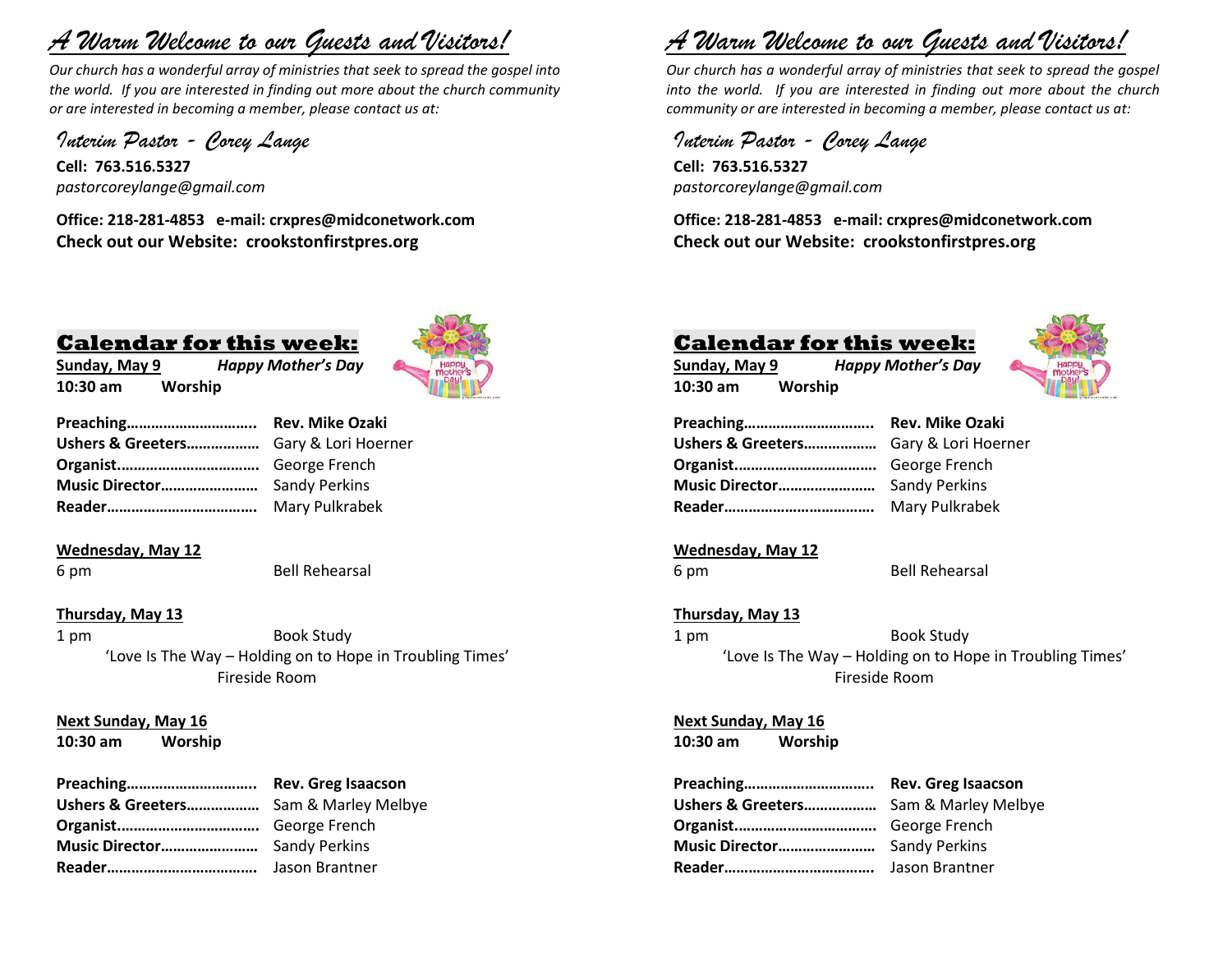#### **JOYFUL, JOYFUL, WE ADORE THEE**

Joyful, joyful, we adore thee, God of glory, Lord of love! Hearts unfold like flowers before thee, opening to the sun above. Melt the clouds of sin and sadness, drive the dark of doubt away. Giver of immortal gladness, fill us with the light of day.

All thy works with joy surround thee, earth and heaven reflect thy rays; Stars and angels sing around thee, center of unbroken praise. Field and forest, vale and mountain, flowery meadow, flashing sea, Chanting bird and flowing fountain, call us to rejoice in thee.

Mortals, join the happy chorus which the morning stars began. Love divine is reigning o'er us, joining all in heaven's plan. Ever singing, march we onward, victors in the midst of strife. Joyful music leads us sunward in the triumph song of life.

# **THE STEADFAST LOVE OF THE LORD**

The steadfast love of the Lord never ceases; God's mercies never come to an end. They are new every morning, new every morning; Great is your faithfulness, O Lord, Great is your faithfulness.

# **JOYFUL, JOYFUL, WE ADORE THEE**

Joyful, joyful, we adore thee, God of glory, Lord of love! Hearts unfold like flowers before thee, opening to the sun above. Melt the clouds of sin and sadness, drive the dark of doubt away. Giver of immortal gladness, fill us with the light of day.

All thy works with joy surround thee, earth and heaven reflect thy rays; Stars and angels sing around thee, center of unbroken praise. Field and forest, vale and mountain, flowery meadow, flashing sea, Chanting bird and flowing fountain, call us to rejoice in thee.

Mortals, join the happy chorus which the morning stars began. Love divine is reigning o'er us, joining all in heaven's plan. Ever singing, march we onward, victors in the midst of strife. Joyful music leads us sunward in the triumph song of life.

# **THE STEADFAST LOVE OF THE LORD**

The steadfast love of the Lord never ceases; God's mercies never come to an end. They are new every morning, new every morning; Great is your faithfulness, O Lord, Great is your faithfulness.